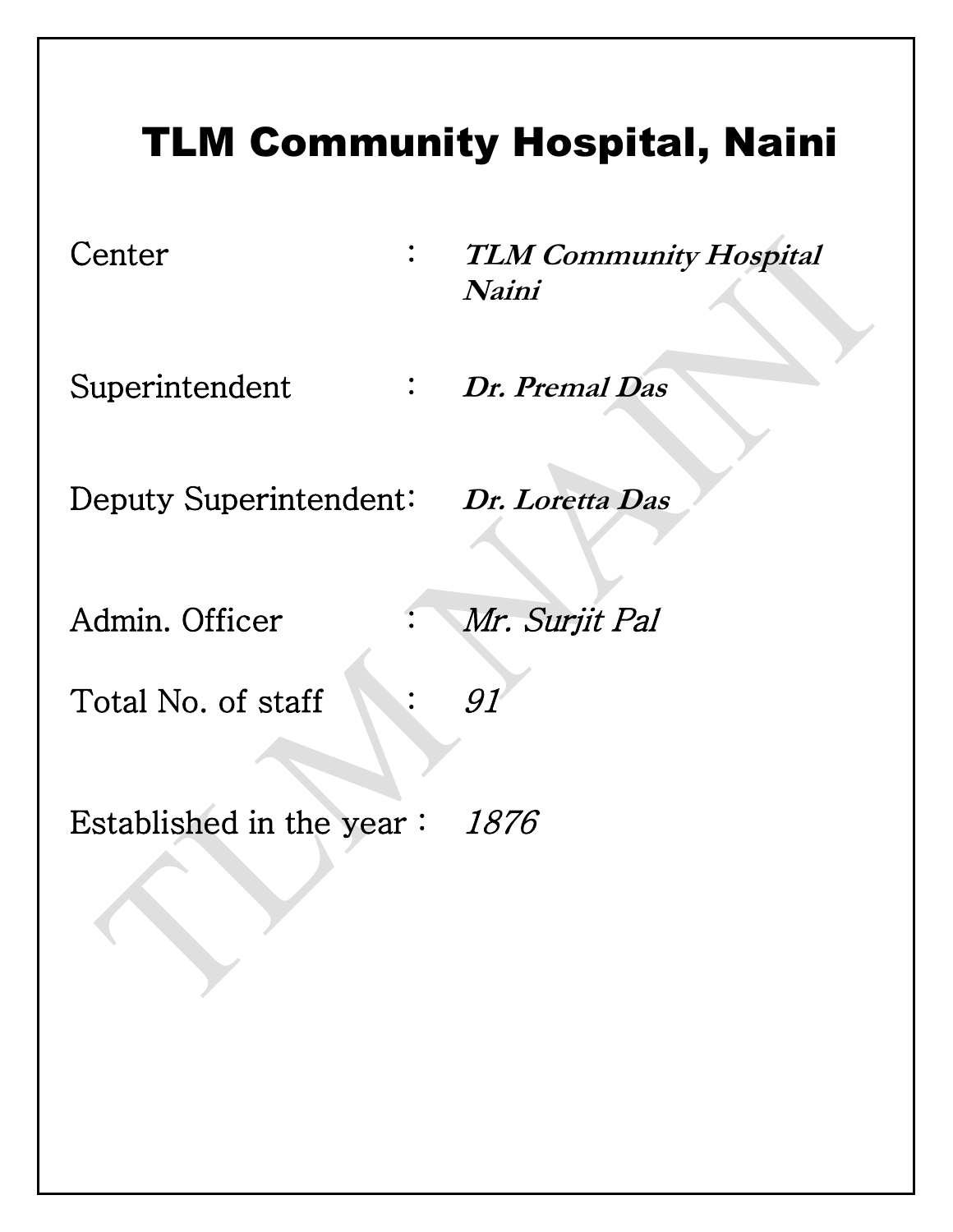# Annual Report 2007

Highlights of Activities:

## **DEPARTMENT**

New Patients Registration – Leprosy and Non Leprosy

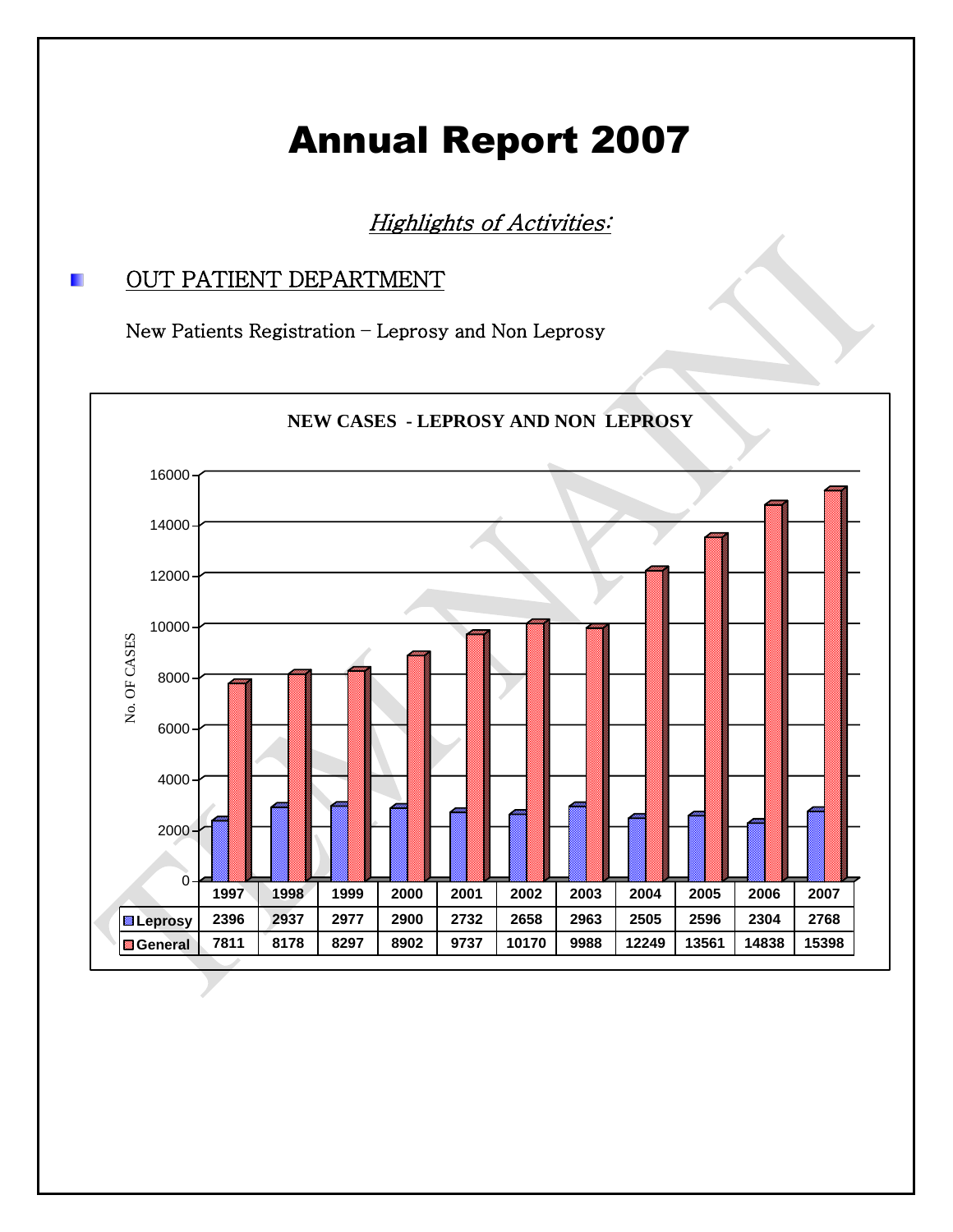

Total OPD Load in 2006 ( New patients and Revisits)

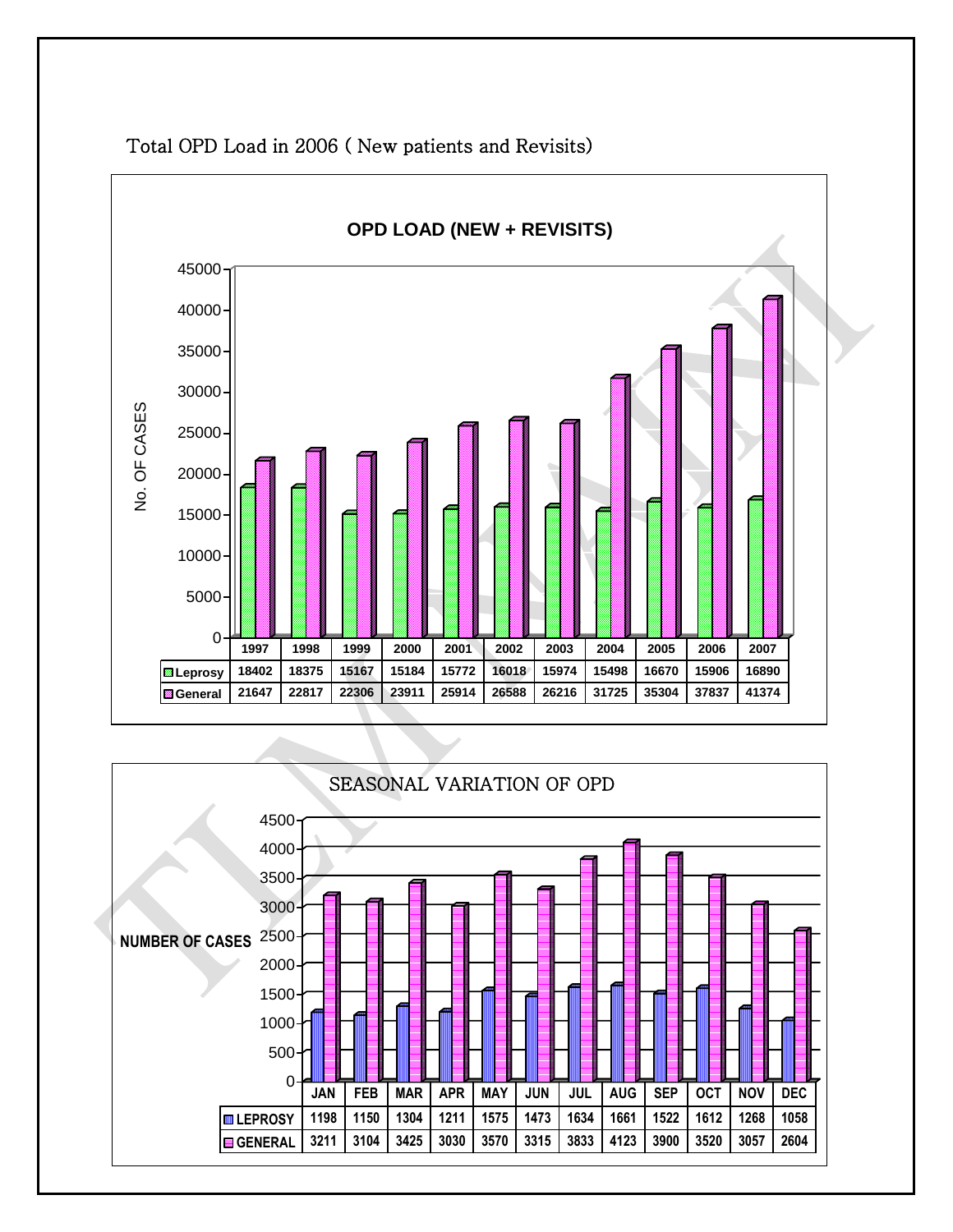# IN PATIENT DEPARTMENT



### Admission details – Leprosy and Non Leprosy

Details of Admission – Short term Leprosy:

|                        | No. Of Admissions<br>$(incl. Re-$<br>admissions) | Actual number<br>of bed days<br>utilized during<br>the year | Average duration<br>of stay | No. Of<br>discharges | No. Of<br>Deaths |
|------------------------|--------------------------------------------------|-------------------------------------------------------------|-----------------------------|----------------------|------------------|
| Eye                    | 82                                               | 483                                                         | h                           | 80                   |                  |
| Reaction & Neuritis    | 117                                              | 8703                                                        | 74                          |                      | 3                |
| Ulcers                 | 589                                              | 22393                                                       | 38                          | 572                  | З                |
| Reconstructive Surgery | 419                                              | 13499                                                       | 32                          | 408                  |                  |
| Surgical (others)      | 18                                               | 563                                                         | 31                          | 18                   |                  |
| Medical                | 119                                              | 4073                                                        | 34                          | 113                  | З                |
| Others                 |                                                  | 22                                                          | 6                           |                      |                  |
| TOTAL                  | 1,348                                            | 49,736                                                      | 37                          | 1355                 |                  |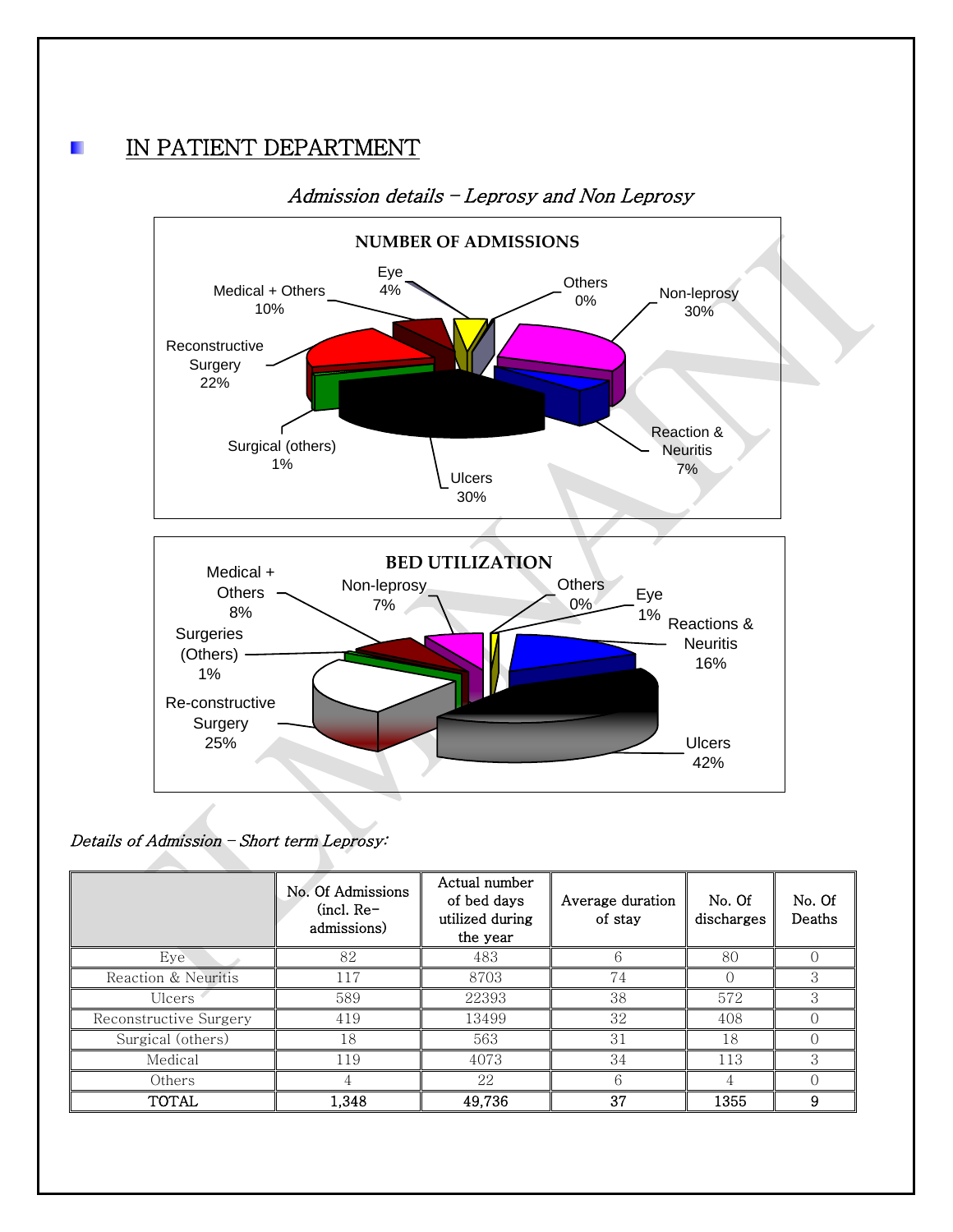#### Details of Admission – General Patients:

|                             | No. Of Admissions<br>$(incl. Re-)$<br>admissions) | Actual number of<br>bed days utilized<br>during the year | Average<br>duration of<br>stay | No. Of<br>discharges | No. Of<br>Deaths |
|-----------------------------|---------------------------------------------------|----------------------------------------------------------|--------------------------------|----------------------|------------------|
| Eye                         | 335                                               | 1022                                                     |                                | 339                  |                  |
| Medical                     | 80                                                | 1394                                                     |                                | 87                   |                  |
| Surgical                    | 21                                                | 578                                                      | 28                             | 21                   |                  |
| Obstetrics & Gynaecology    | 68                                                | 296                                                      |                                | 68                   | $\left( \right)$ |
| Staff & eligible dependants | 62                                                | 251                                                      |                                | 61                   |                  |
| Others                      |                                                   |                                                          |                                |                      |                  |
| <b>TOTAL</b>                | 566                                               | 3541                                                     | 6                              | 576                  | 5.               |



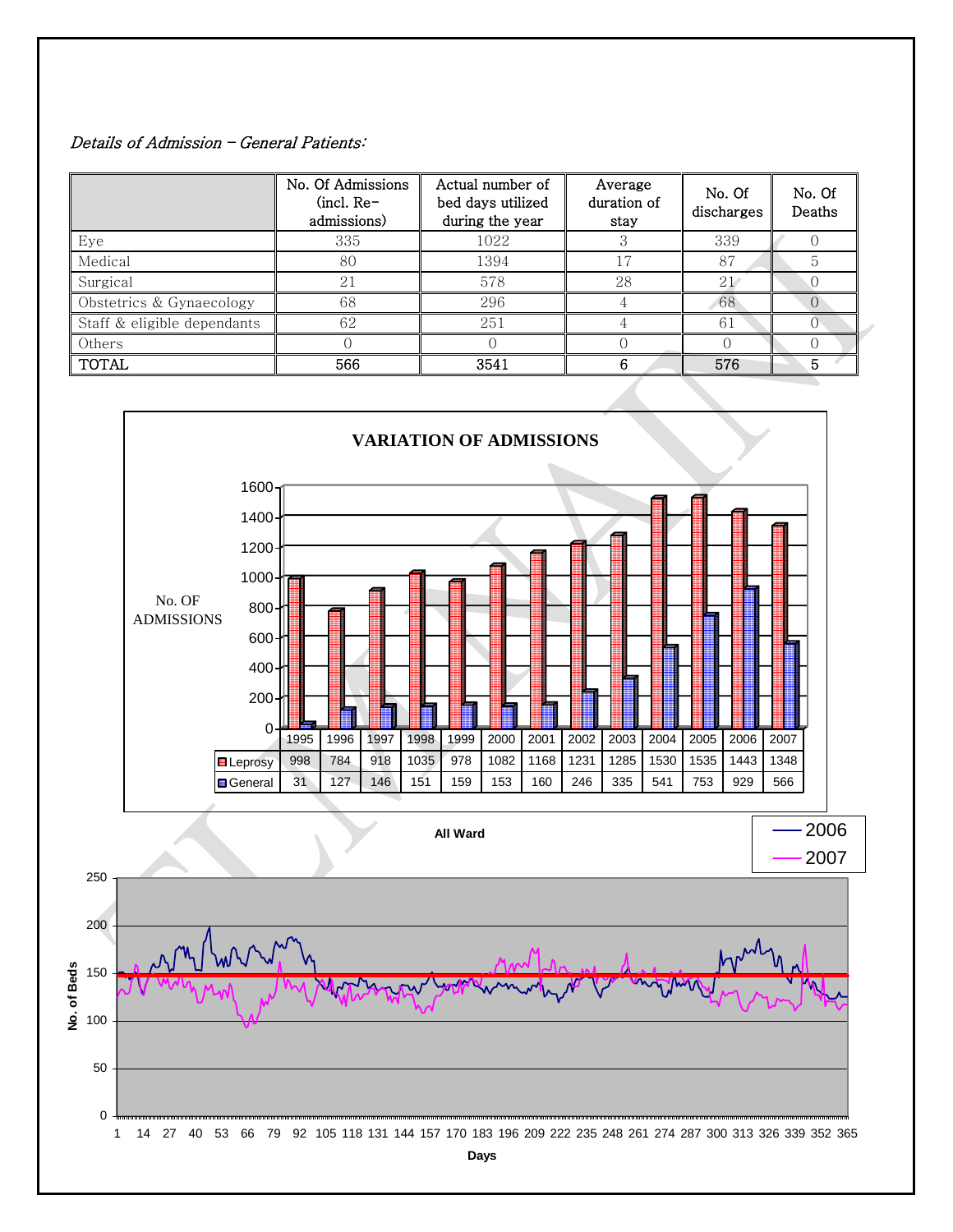#### п POD ACTIVITIES



#### Impairment Assessment – Leprosy IP & OP

#### Ulcer Management:

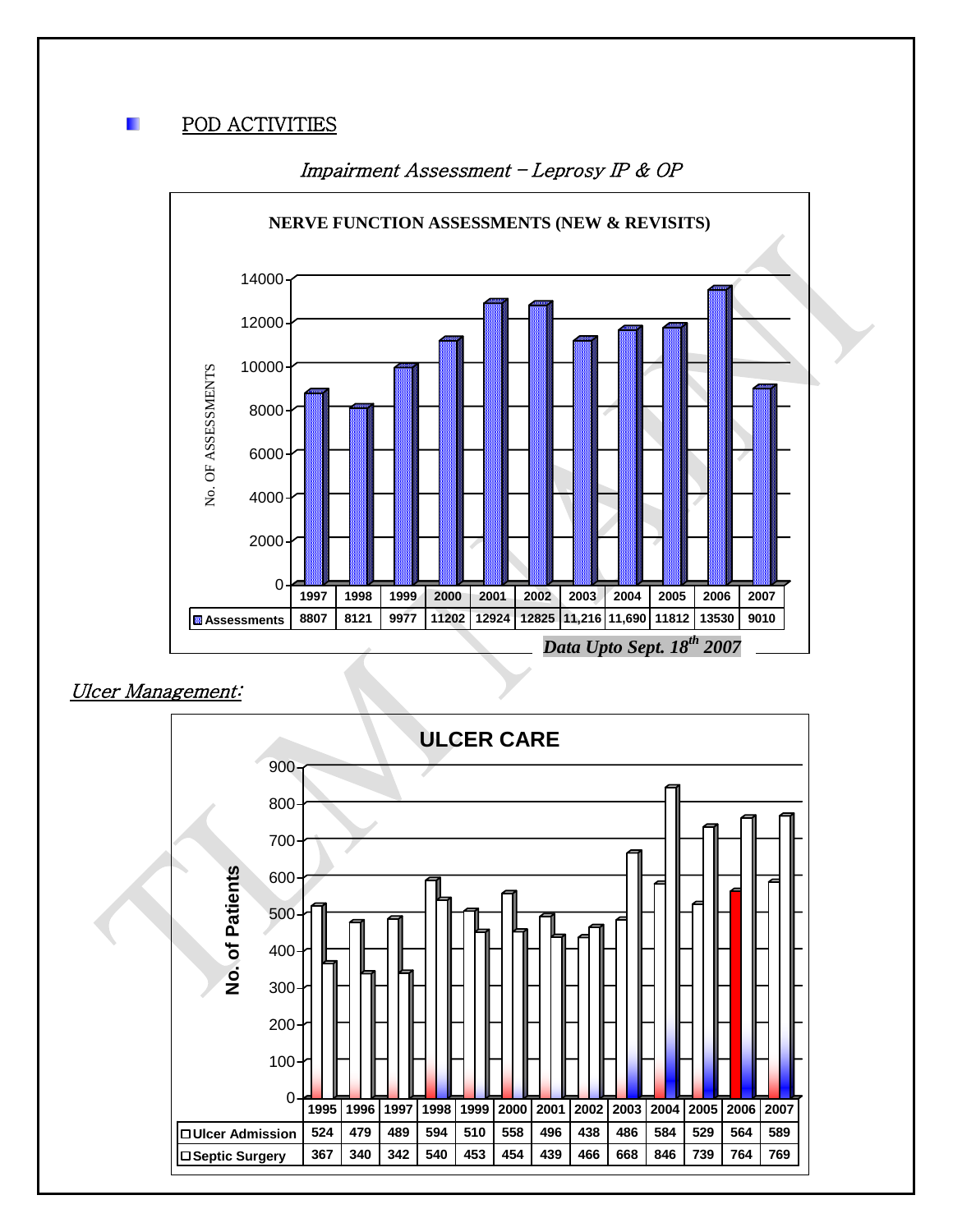### **Footwear**



#### SURGERY DETAILS п

### Reconstructive Surgery

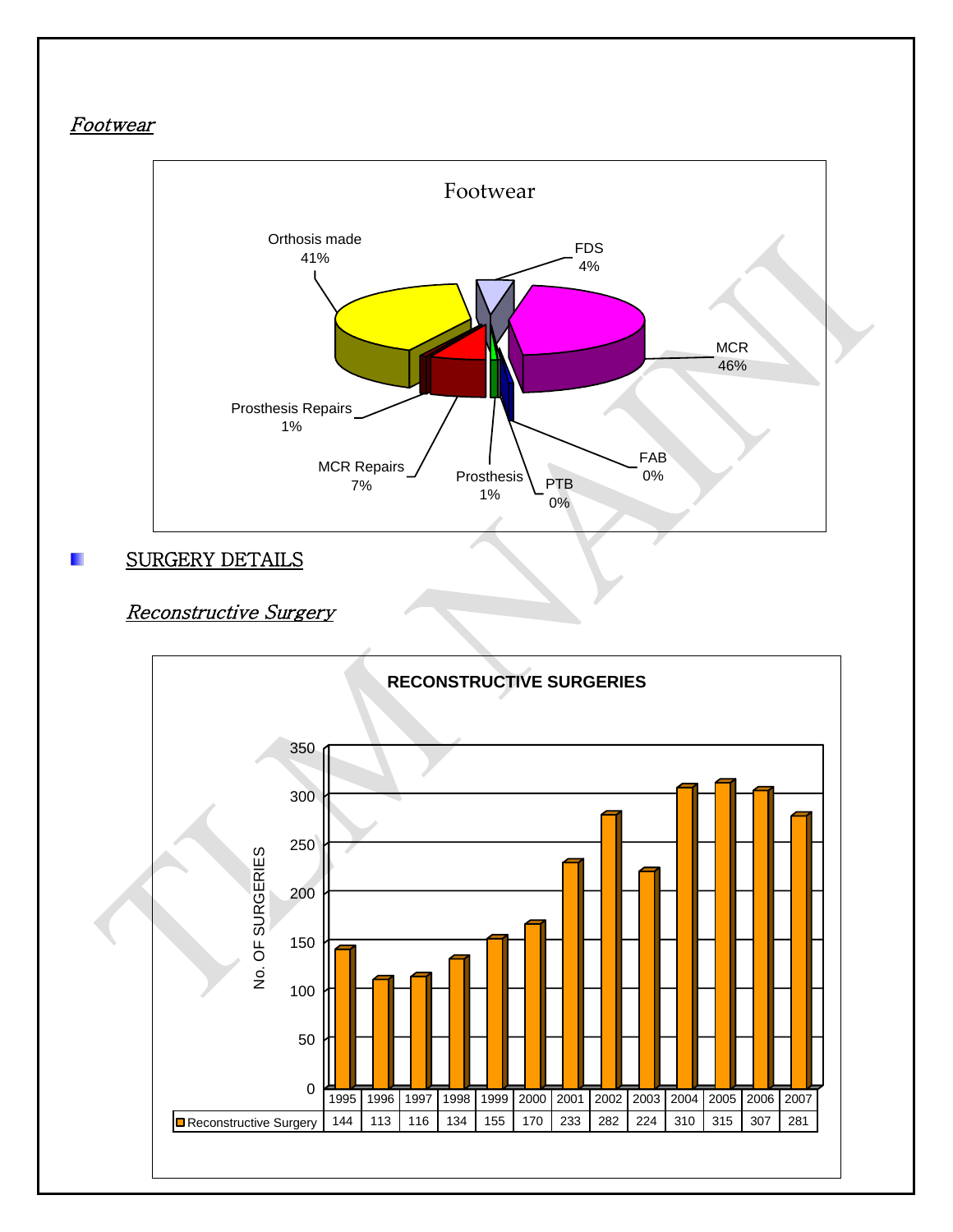



General Surgery (LEP & NLP) Obstetrics & Gynecology(LEP & NLP)



#### **OPHTHALMOLOGY** п

### Eye OPD load

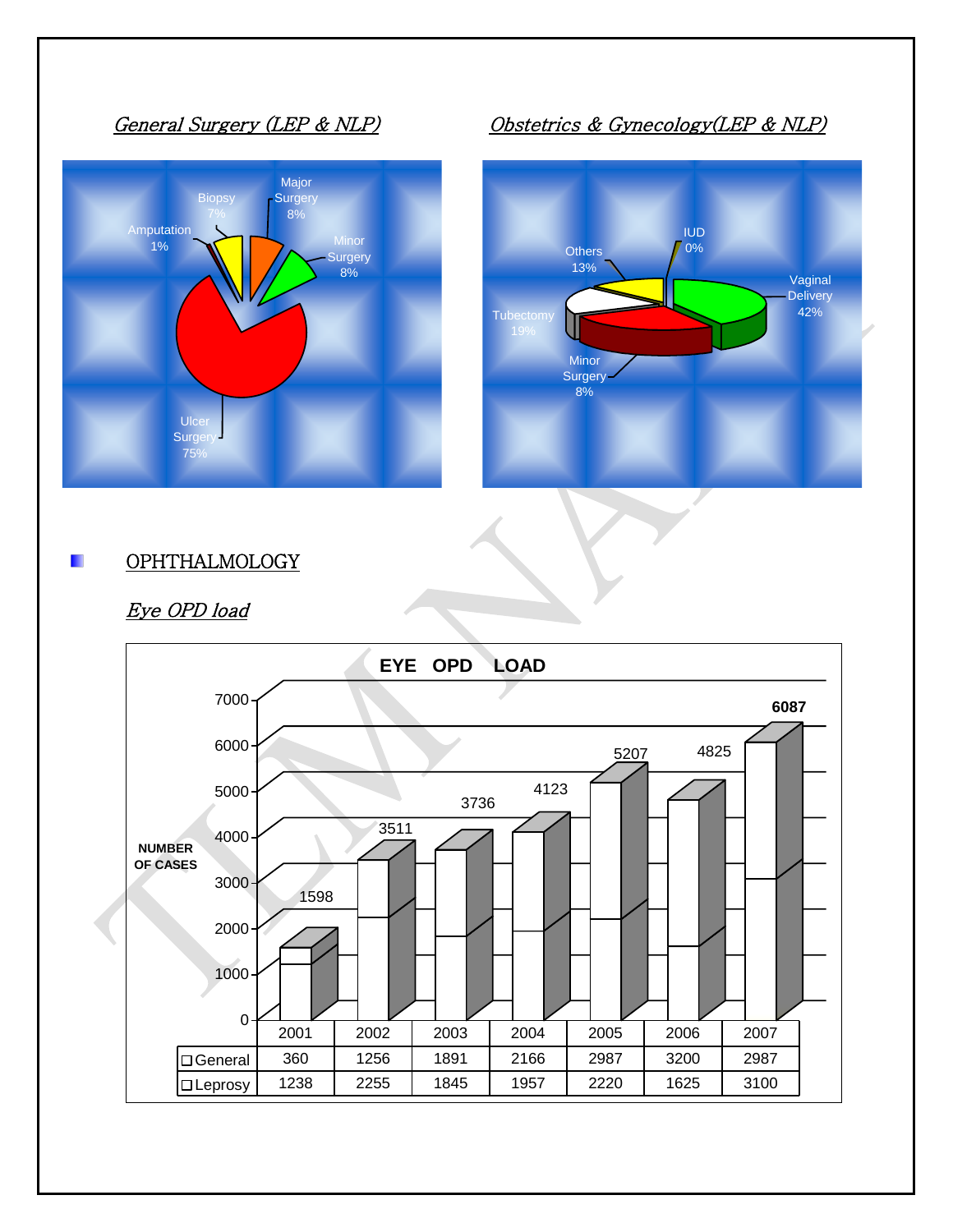### Ophthalmic Surgery



#### **OPHTHALMIC SURGERY**

#### п GENERAL PHYSIOTHERAPY – IP & OP

|                                                                    |        | Data Upto Sept. 18 <sup>th</sup> 2007 |
|--------------------------------------------------------------------|--------|---------------------------------------|
| <b>Treatment Modality</b>                                          |        | No. of Patients                       |
|                                                                    | Physio | Occ.                                  |
| a. Assessments                                                     | 1456   | 173                                   |
| b. Exercise taught                                                 | 1085   |                                       |
| c. Splints                                                         | 8      | 415                                   |
| d. Adaptive devices given                                          |        | 158                                   |
| d. Infra Red Therapy                                               | 99     |                                       |
| e. Electrotherapy (TENS / IFT / Galvanism / Faradism etc)          | 198    |                                       |
| f. SWD                                                             | 165    |                                       |
| g. Ultra Sound                                                     | 163    |                                       |
| h. Traction                                                        | 117    |                                       |
| i. Others (Please mention) Wax+ cgtnigeraoy+ chetpt+ POP           | 122    |                                       |
| j. Total No. of patient – treatment modalities (Total of $a - i$ ) | 3113   |                                       |
| k. Total No. of patients seen                                      | 1456   |                                       |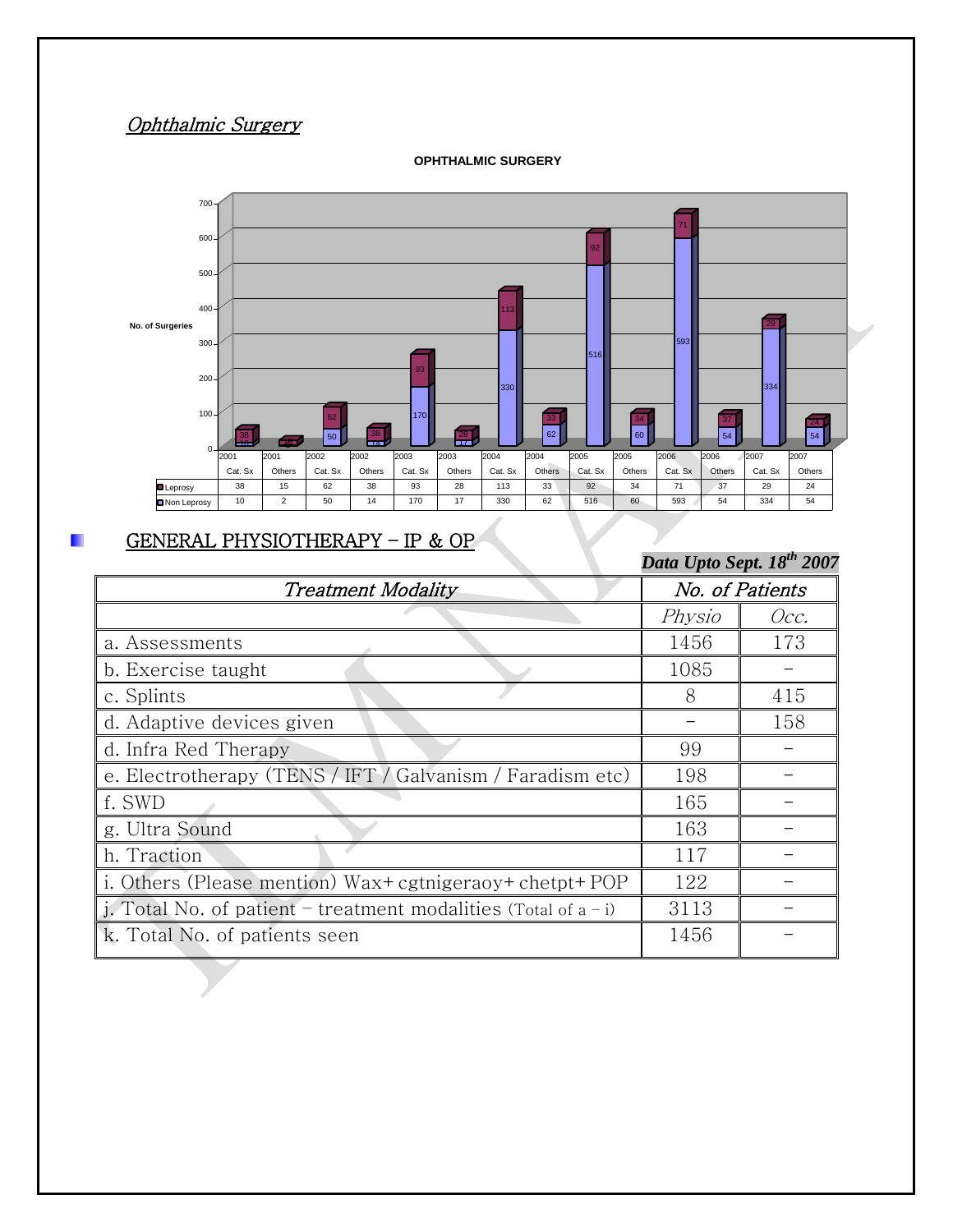### **Section 6 : TRAINING PROGRAMMES - Jan. to Dec. 2007**

A Total of 71 workshops / Courses were conducted at TLM Naini, for 901 trainees

- 
- 37 Courses / In-Service Training 4364 days and 140 Participants
- 
- 06 Orientation for students & volunteers  $\qquad \qquad -$  45  $\frac{1}{2}$  days and 204 Participants
- 28 workshops 28 workshops 28 workshops 28 workshops 28 workshops 28 workshops 28 workshops 28 workshops 28 workshops 28 workshops 28 workshops 28 workshops 28 workshops 28 workshops 28 workshops 28 workshops 28 workshops 2
	-
- 

### A. Refresher Course/Inservice Training

| S.No           | Category                                                                   | <b>Duration</b><br><b>No. of Days</b> | No.<br><b>Trained</b> | <b>Remarks</b>      |
|----------------|----------------------------------------------------------------------------|---------------------------------------|-----------------------|---------------------|
| $\mathbf{1}$   | Medical Officer short course                                               | $5x3 = 15$                            | 3                     | Bangladesh          |
| $\overline{2}$ | Orientation in Leprosy for Medical Officer                                 | $12x6 = 72$                           | $6 \overline{6}$      | <b>TLM</b>          |
| 3              | Orientation in Leprosy for Medical Officer                                 | $30x^2 = 60$                          | $\overline{2}$        | <b>TLM</b>          |
| $\overline{4}$ | <b>RCS</b> Training for Surgeon                                            | $60x1 = 60$                           | $\Delta$              | <b>NLT</b> Nepal    |
| 5              | Orientation in Leprosy for Medical Elective                                | $41x1 = 41$                           | 1                     | Scotland            |
| 6              | Orientation in Leprosy for Physiotherapy<br>under ERCD through RCS Project | $30x7 = 210$                          | $\overline{7}$        | <b>BPT</b> Students |
| $\overline{7}$ | Orientation in Leprosy for Physiotherapy<br>under ERCD through RCS Project | $31x10 = 310$                         | 10                    | <b>BPT</b> students |
| 8              | Orientation in Leprosy for Physiotherapy<br>under ERCD through RCS Project | $27x10 = 270$                         | 10                    | <b>BPT</b> Students |
| 9              | Orientation in Leprosy for Physiotherapy<br>under ERCD through RCS Project | $20x26 = 520$                         | 26                    | <b>MPT</b> students |
| 10             | Orientation in Leprosy for Physiotherapy                                   | $27x7 = 189$                          | 9                     | Govt. Physio.       |
|                | under ERCD through RCS Project                                             | $20x1 = 20$                           |                       |                     |
|                |                                                                            | $18x1 = 18$                           |                       |                     |
| 11             | Orientation in Leprosy for Physiotherapist                                 | $4x1 = 4$                             | $\mathbf{1}$          | Non TLM             |
| 12             | In-service training in Gen. Physiotherapy<br>Internship                    | $95x2 = 190$                          | $\overline{2}$        | Non TLM             |
| 13             | In-service training in Gen. Physiotherapy<br>Internship                    | $60x1 = 60$                           | $\mathbf{1}$          | Non TLM             |
| 14             | In-service training in General Physiotherapy<br>for Internship             | $31x7 = 217$                          | $\overline{7}$        | Non TLM             |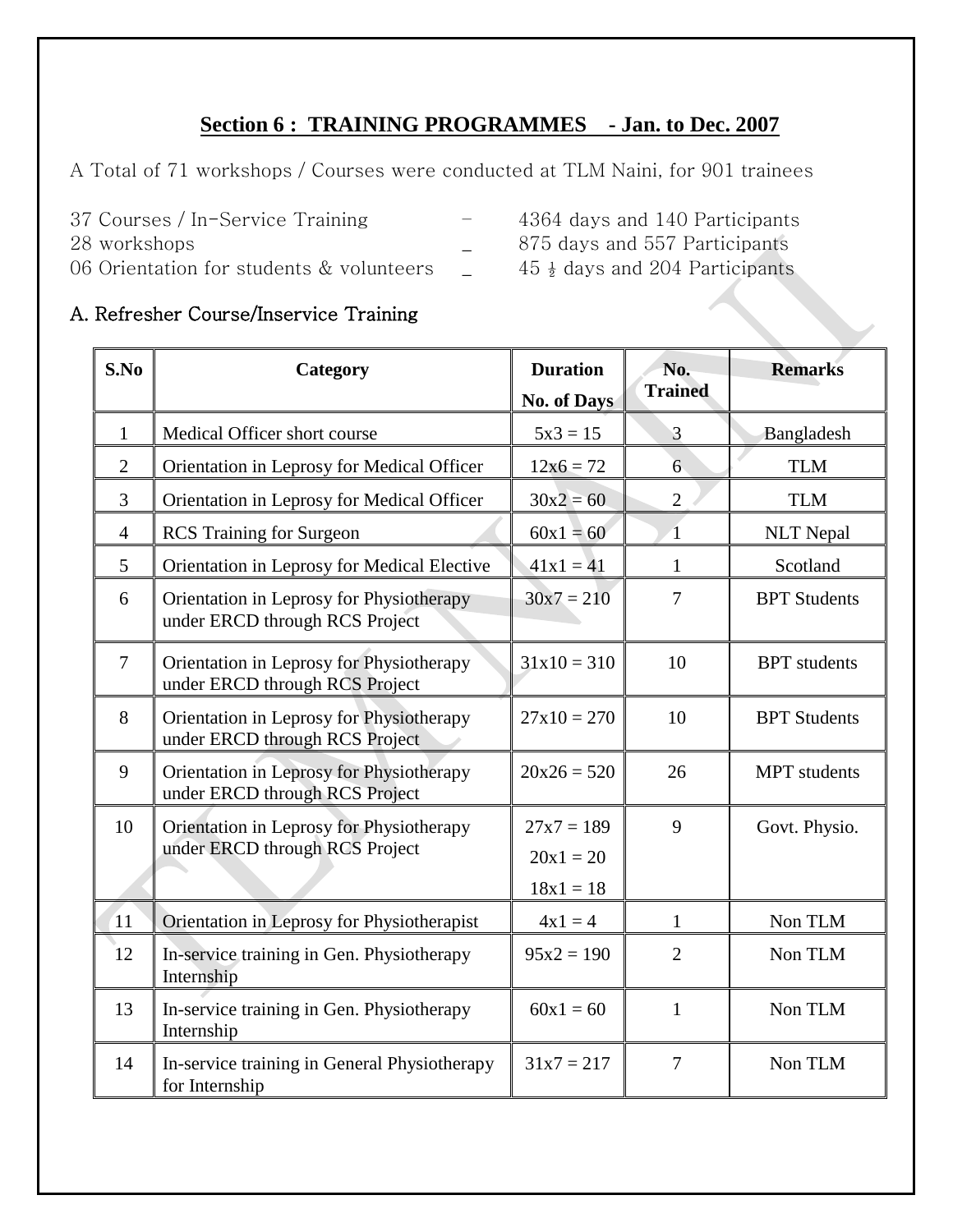| S.No | Category                                                       | <b>Duration</b><br><b>No. of Days</b> | No.<br><b>Trained</b> | <b>Remarks</b>                              |
|------|----------------------------------------------------------------|---------------------------------------|-----------------------|---------------------------------------------|
| 15   | In-service training in General Physiotherapy<br>for Internship | $30x^2 = 60$                          | 2                     | Non TLM                                     |
| 16   | In-service training in General Physiotherapy<br>for Internship | $28x1 = 28$                           | $\mathbf{1}$          | Non TLM                                     |
| 17   | In-service training on RCS & Pre & Post<br>operative surgery   | $30x^2 = 60$                          | $\overline{2}$        | ,,                                          |
| 18   | In-service training for Physiotherapist<br>Internship          | $84x1 = 84$                           | 1                     | Netherlands<br>Under trg. till<br>April '08 |
| 19   | In-service training in Leprosy Physiotherapy                   | $50x1 = 50$                           | $\mathbf{1}$          | <b>TLM</b>                                  |
| 20   | In-service training for X-ray Tech.                            | $25x1 = 25$                           | $\mathbf{1}$          | <b>TLM</b>                                  |
| 21   | Orientation in Leprosy for POIDESI Project<br>Staff            | $7x7 = 49$                            | 7 <sup>6</sup>        | <b>TLM</b>                                  |
| 22   | Orientation in Leprosy for CATS Project                        | $4x3 = 12$                            | 3                     | <b>TLM</b>                                  |
| 23   | In-service Training for Nurses                                 | $29x2 = 58$                           | 2                     | Non TLM                                     |
| 24   | B.Sc. Med. Laboratory Technology In-<br>service Training       | $15x2 = 30$                           | $\overline{2}$        | AAI-Deemed<br>University                    |
| 25   | Practical Lab. Training for BMLT student                       | $31x1 = 31$                           | $\mathbf{1}$          | Non TLM                                     |
| 26   | In-service training for Project in Leprosy                     | $31x3 = 93$                           | 3                     | Non TLM                                     |
| 27   | For project work in leprosy                                    | $8x1 = 8$                             | $\mathbf{1}$          | Non TLM                                     |
| 28   | For project work in leprosy                                    | $3x2 = 6$                             | $\overline{2}$        | $, ,$                                       |
| 29   | <b>Orientation for Volunteers</b>                              | $85x1 = 85$                           | $\mathbf{1}$          | From UK                                     |
| 30   | Leprosy Orientation training for volunteer                     | $20x1 = 20$                           | 1                     | Non TLM                                     |
| 31   | Leprosy Orientation training for MPHW                          | $15x1 = 15$                           | $\mathbf{1}$          | AAI - Deemed<br>University                  |
| 32   | Leprosy Physiotherapy for Paramedical<br>Workers               | $111x10 =$<br>1110                    | 10                    | <b>ALERT</b> India                          |
| 33   | Orientation in Leprosy for Occupational                        | $30x^2 = 60$                          | $\overline{2}$        | Elective                                    |
|      | <b>Therapist Elective</b>                                      |                                       |                       | Switzerland                                 |
| 34   | In-service training for Occupational therapist                 | $32x1 = 32$                           | $\mathbf{1}$          | Non TLM                                     |
| 35   | In-service training for Occupational therapist                 | $63x1 = 63$                           | $\mathbf{1}$          | ,,                                          |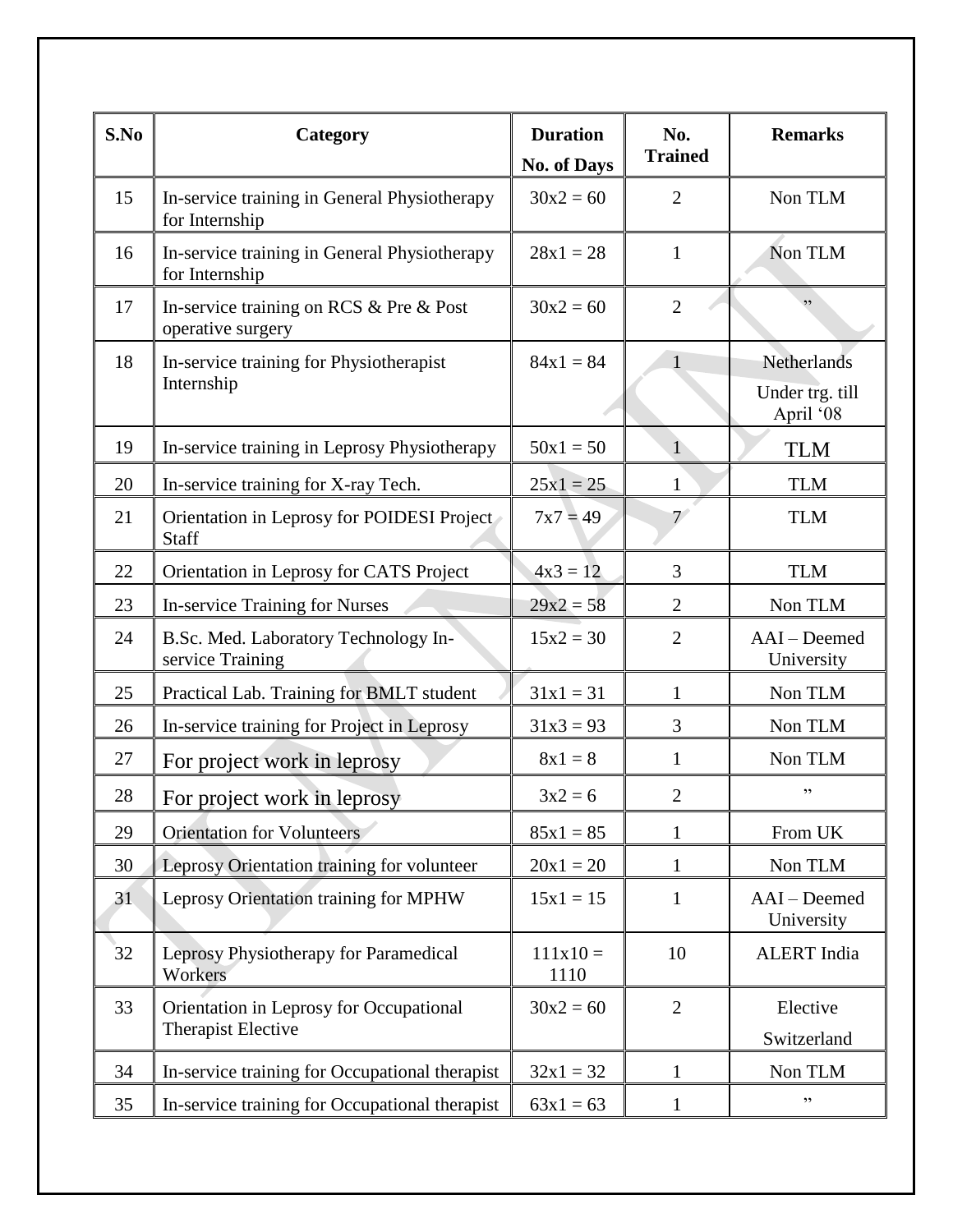| S.No | Category                                                | <b>Duration</b><br><b>No. of Days</b> | No.<br><b>Trained</b> | <b>Remarks</b> |
|------|---------------------------------------------------------|---------------------------------------|-----------------------|----------------|
| 36   | In-service training for Occupational therapist          | $31x1 = 31$                           |                       | , 2            |
| 37   | Leprosy Orientation training for CBPDA<br>Project staff | $14x7 = 98$                           |                       | TLM            |
|      |                                                         | 4364 - Days                           | 140                   |                |

### B. Workshops & Seminars

| S No           | Category                                                                                      | <b>Duration</b> | No.<br><b>Trained</b> |
|----------------|-----------------------------------------------------------------------------------------------|-----------------|-----------------------|
| $\mathbf{1}$   | <b>Awareness Works Project Staff Meeting</b>                                                  | $1x7 = 7$       | 7                     |
| $\overline{2}$ | <b>Awareness Works Project Staff Meeting</b>                                                  | $1x4 = 4$       | $\overline{4}$        |
| 3              | Awareness Works Leadership Training Persons with<br>Disability                                | $1x37 = 37$     | 37                    |
| $\overline{4}$ | <b>Awareness Works - Self Help Group Meeting</b>                                              | $1x30 = 30$     | 30                    |
| 5              | <b>Awareness Work Project Annual Review Meeting</b>                                           | $2x31 = 62$     | 31                    |
| 6              | <b>Awareness Works Project Staff Meeting</b>                                                  | $1x6 = 6$       | 6                     |
| $\overline{7}$ | POIDESI Project - Workshop                                                                    | $5x39 = 195$    | 39                    |
| 8              | <b>ELAPPED Project - Workshop</b>                                                             | $3x3 = 9$       | $\overline{3}$        |
| 9              | <b>Awareness Project staff Meeting with Pradhans</b>                                          | $1x23 = 23$     | 23                    |
| 10             | <b>Awareness Works Project Staff Meeting</b>                                                  | $1x6 = 6$       | 6                     |
| 11             | <b>Ophthalmologist Meeting</b>                                                                | $2x7 = 14$      | $\tau$                |
| 12             | <b>Awareness Works – Training for Empowered</b><br>persons with disabilities / success P.W.D. | $1x35 = 35$     | 35                    |
| 13             | <b>Awareness Works - Beneficiaries Meeting</b>                                                | $1x30 = 30$     | 30                    |
| 14             | CAT Project – Meeting with Volunteers                                                         | $1x20 = 20$     | 20                    |
| 15             | <b>Awareness Works - Religious Leader Meeting</b>                                             | $1x27 = 27$     | 27                    |
| 16             | <b>Awareness Works Project Staff Meeting</b>                                                  | $2x7 = 14$      | $\tau$                |
| 17             | CAT Project – Meeting with Volunteers                                                         | $1x13 = 13$     | 13                    |
| S No           | Category                                                                                      | <b>Duration</b> | No.<br><b>Trained</b> |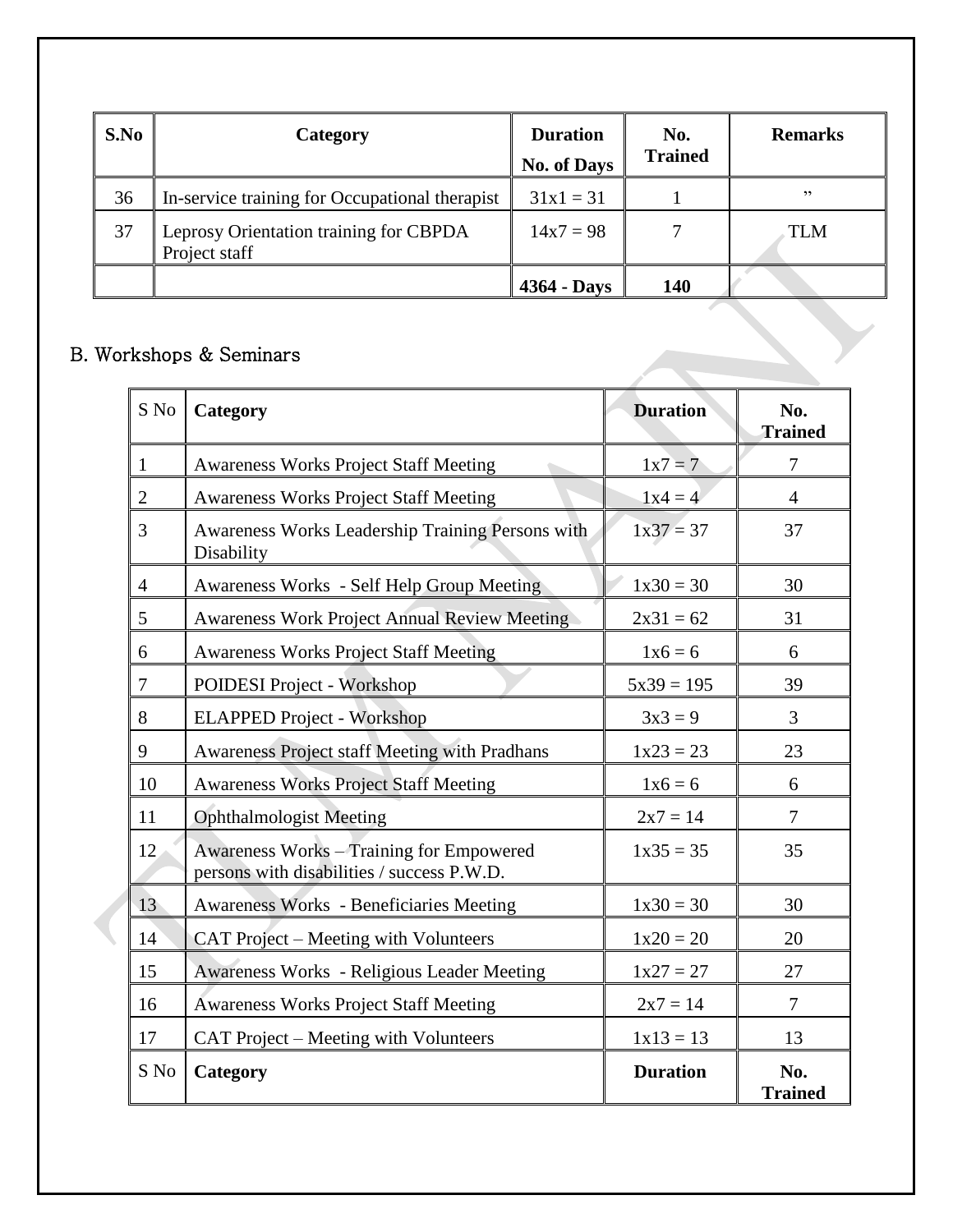| 18  | Awareness works – Advocacy Training                                    | $1x29 = 29$  | 29             |
|-----|------------------------------------------------------------------------|--------------|----------------|
| 19  | Awareness - Leadership training for Panchyat Leaders                   | $1x14 = 14$  | 14             |
| 20  | Awareness works – I Revived in Mahatma Gandhi<br>competition           | $1x25 = 25$  | 25             |
| 21  | <b>Awareness Works Project Staff Meeting</b>                           | $1x7 = 7$    | $\overline{7}$ |
| 22  | CAT Project – Volunteers Reorientation Training                        | $2x26 = 52$  | 26             |
| 23  | Awareness Works – Youth Leadership training                            | $1x37 = 37$  | 37             |
| 24  | $CBR - NGO / CBO$ with volunteers meeting                              | $1x15 = 15$  | 15             |
| 25  | CBR Workshop – Income Generating Prog.                                 | $3x37 = 111$ | 37             |
| 26  | Awareness - Staff & Volunteers Annual Meeting                          | $1x22 = 22$  | 22             |
|     | Non TLM                                                                |              |                |
| 27  | CMAI Meeting - Training on Emergencies<br><b>Pediatrics Obstetrics</b> | $2x11 = 22$  | 11             |
| 28  | <b>CMAI Meeting with Executive Committee Members</b>                   | $1x9 = 9$    | 9              |
|     |                                                                        | $875 - Days$ | 557            |
| ers |                                                                        |              |                |

### C. Others

| S.No           | Category                                                            | <b>Duration</b>            | <b>No. Trained</b> | <b>Remarks</b>                        |
|----------------|---------------------------------------------------------------------|----------------------------|--------------------|---------------------------------------|
| 1              | Orientation in Leprosy for                                          | $\frac{1}{2} \times 2 = 1$ | 100                | Alld. Medical                         |
|                | <b>Medical Student</b>                                              |                            | (2 batches)        | College                               |
| $\overline{2}$ | <b>Orientation training for Nurses</b>                              | $1x25 = 25$                | 25                 | Tamanna<br>Institute Alld.            |
| 3              | <b>Orientation training for Nurses</b>                              | $1x18 = 18$                | 18                 | Jeevan Jyoti<br><b>Nursing School</b> |
|                | <b>Leprosy Orientation for Wood</b><br><b>Stock School Students</b> | $\frac{1}{2}$ day          | 15                 | <b>From AAIDU</b>                     |
| $5^{\circ}$    | Leprosy Orientation for Ag. Inst.<br>students                       | $\frac{1}{2}$ day          | 28                 | <b>From AAIDU</b>                     |
| 6              | <b>Leprosy Orientation for</b><br>Volunteers                        | $\frac{1}{2}$ day          | 18                 | From Jan Chetna<br>Sansthan Naini.    |
|                |                                                                     | $45\frac{1}{2}$ Days       | 204                |                                       |
|                | <b>Health Education Campaigns</b>                                   |                            |                    |                                       |

Health Education Campaigns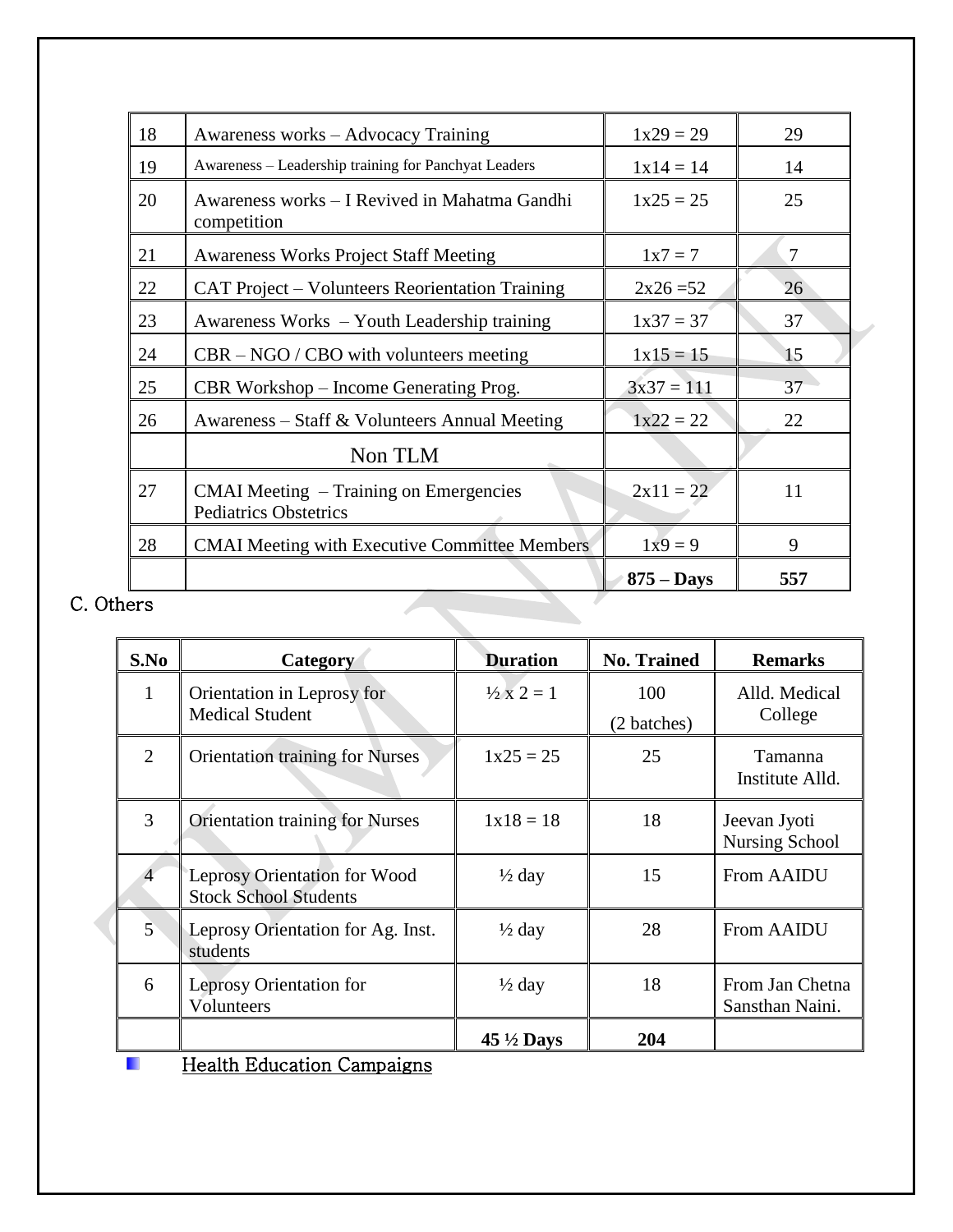### TLM - COMMUNITY EYE CARE PROGRAMME

### IEC ( Video/CD shows, poster displays, Leaflet distribution)

| <b>IEC</b>                                                         | No.of villages / Slums<br>covered | POPULATION COVERED |                 |                |
|--------------------------------------------------------------------|-----------------------------------|--------------------|-----------------|----------------|
| Video shows<br>$1 \quad$<br>Cataract<br>Glaucoma<br>Conjunctivitis | Villages covered - 15             | Male<br>29528      | Female<br>21977 | Total<br>51505 |
| <b>Childhood Cataract</b><br>$\bullet$<br>Diwali precautions       | Camps-29<br>Leprosy Colony - 3    | 767                | 603             | 1370           |
| 2. Card Distribution<br>2.1 Cataract<br>2.2 Spectacles             |                                   |                    |                 |                |
| 3. Poster displays<br>3.1 Cataract<br>3.2 Spectacles               |                                   |                    |                 |                |
| 4. Health talk                                                     | 11936                             | 7296               | 4640            | 11936          |
| 5. Focus group discussion -<br><b>SHG</b>                          | 65                                | 5823               | 3055            | 8878           |
| 6.Leaflets                                                         | 64000                             |                    |                 |                |
| <b>Grand Total</b>                                                 |                                   | 43414              | 30275           | 73689          |

#### Survey for Eye diseases:

| POPULATION COVERED<br>No.of villages / Slums covered |       |        |       |
|------------------------------------------------------|-------|--------|-------|
| Village-15 Camps- 29 Leprosy Colony- 3               | Male  | Female | Total |
|                                                      | 30295 | 22580  | 52875 |
| No. with eye problems : $1 - 5$                      | 818   | 552    | 1370  |
| 1. Cataract                                          | 374   | 262    | 636   |
| 2. Refractive error                                  | 219   | 146    | 365   |
| 3. Leprosy related eye diseases                      | 3     | 2      | 5     |
| 4. Corneal opacity                                   | 40    | 33     | 73    |
| 5. Other causes                                      | 182   | 109    | 291   |

**CONTRACTOR**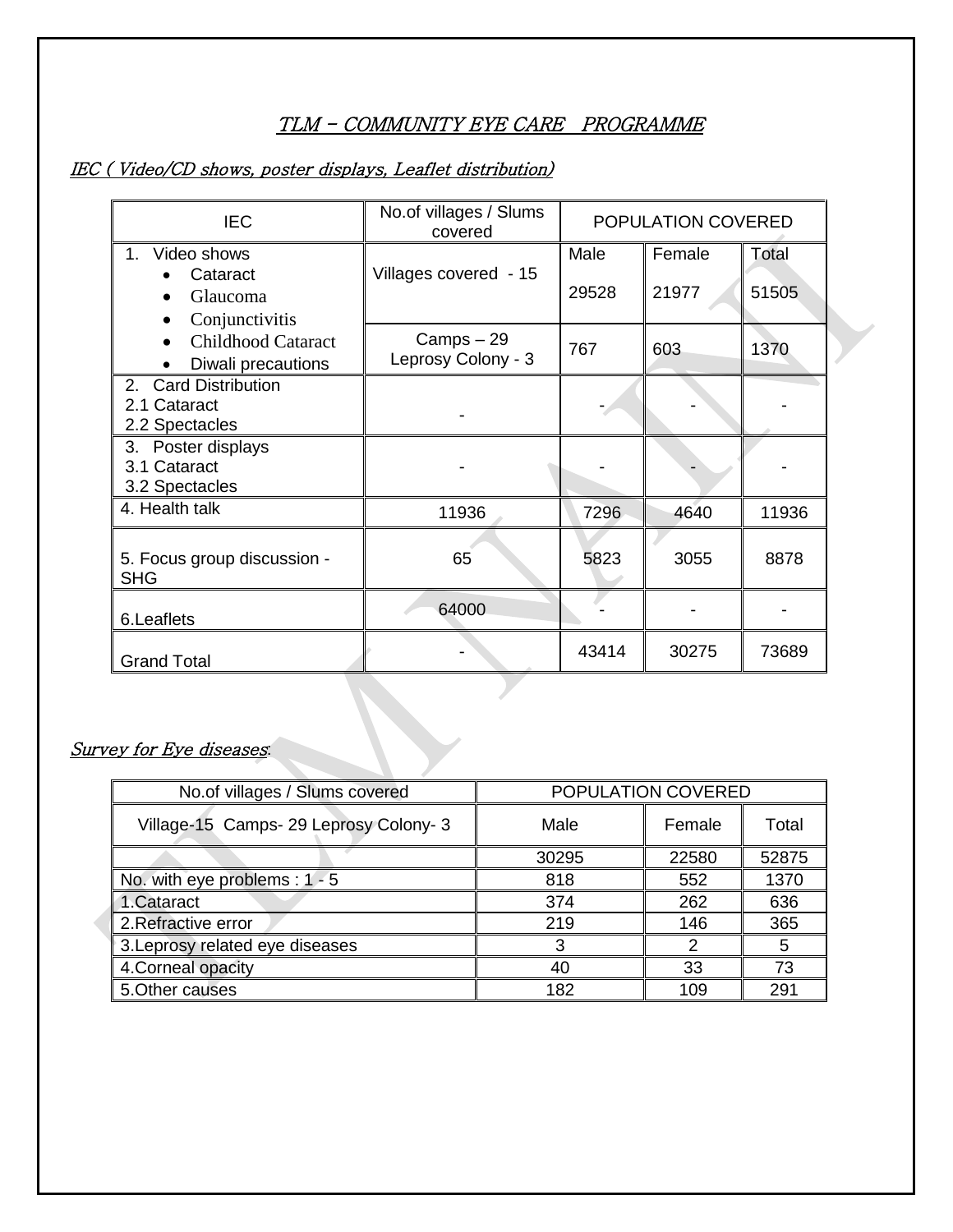### School screening for eye health:

|                          |                          | <b>NO.OF STUDENTS:</b> |        |       |  |
|--------------------------|--------------------------|------------------------|--------|-------|--|
|                          | No. OF<br><b>SCHOOLS</b> | Male                   | Female | Total |  |
|                          | 12                       |                        |        |       |  |
| 1. Health talk           |                          | 1634                   | 1457   | 3091  |  |
| 2. Video shows           |                          |                        |        |       |  |
| 3. Vision testing        |                          | 1634                   | 1457   | 3091  |  |
| 4. No. Requiring glasses |                          | 51                     | 34     | 85    |  |
| 5. Vitamin A deficiency  |                          | 51                     | 41     | 92    |  |
| 6. Other eye diseases    |                          | 43                     | 27     | 70    |  |
| <b>Grand Total</b>       |                          | 3413                   | 3016   | 6429  |  |

3.Questionnaire on community awareness of common eye diseases tested : 1.Baseline

No.of persons answered the Questionnaire: Scores ( Every *Yes* answer scores 1 point )<br>8-10 = 5-7=

8-10 = 5-7= <4=

2.Post IEC

No.of persons answered the Questionnaire:

Scores ( Every **Yes** answer scores 1 point )<br>8-10 = 5-7= 8-10 = 5-7= <4=

|                                  | гіштагу еуе саге         |             |             |       |  |
|----------------------------------|--------------------------|-------------|-------------|-------|--|
|                                  | Number<br>attended       | Leprosy pts | General pts | Total |  |
| Screening camps<br>2. Lep Colony | 29<br>3                  | 97          | 1273        | 1370  |  |
| 2. Clinics                       |                          |             |             |       |  |
| 3. OPD                           | Given in Hosp.<br>Report |             |             |       |  |
| 4. Survey                        |                          |             |             |       |  |
| Total                            | 32                       | 97          | 1273        | 1370  |  |

**No.treated for eye diseases in the above:**

|                                     | Leprosy pts | General pts | Total |
|-------------------------------------|-------------|-------------|-------|
| 1. Preventive care for the new born |             |             |       |
| 2. Vitamin A prophylaxis            |             |             |       |
| 3. Measles vaccination              |             |             |       |
| 4. Refractive error                 |             | 195         | 202   |
| 5. Red eye treated                  | a           | 47          | 56    |
| 6. Eye injuries                     |             |             |       |
| 7. other eye diseases               | 20          | 210         | 230   |
| Tota                                | 36          | 460         | 496   |

#### primary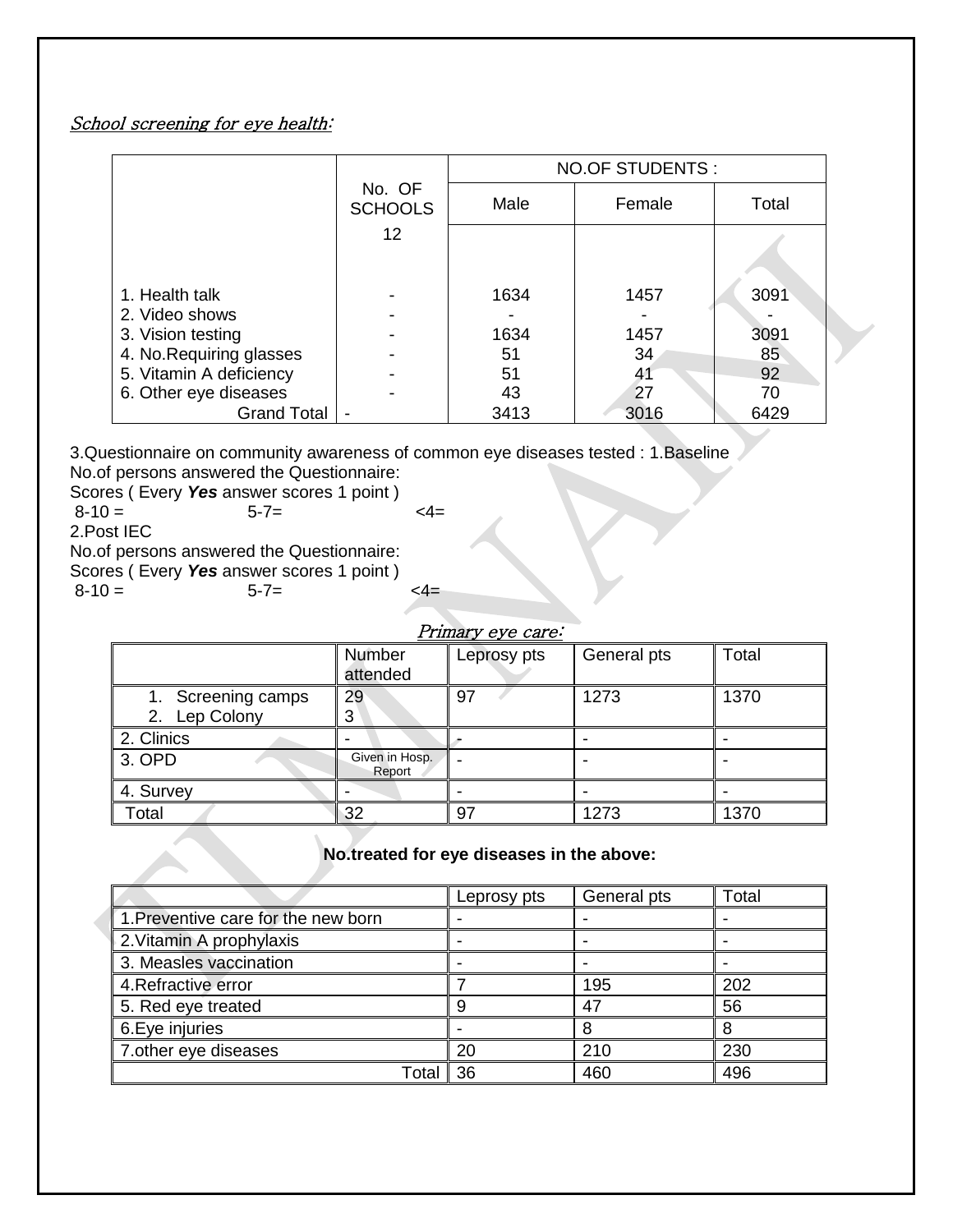### Secondary eye care:

| <b>Cataract Surgery</b> | Leprosy pts | General pts | $\tau$ otal |
|-------------------------|-------------|-------------|-------------|
| 1. TLM Hospital         | 65          | 334         | 399         |
| 2. Govt. Hospital       | -           |             |             |
| 3. Other NGO            |             |             |             |
| Other eye diseases      | 24          | 29          | 53          |

2.No. of patients underwent Tarsorrhaphy /lid surgery : Male:13 Female: Nil

#### SCHOOL EYE SURVEY

No. of schools surveyed during the year  $-12$ 

| No. of Schools |      | No. of Children Screened |       |
|----------------|------|--------------------------|-------|
|                | Male | Female                   | Total |
|                | 1634 | 1457                     | 3091  |

No. of Children who were prescribed / given glasses – 23 No. of Children who were given Vit A capsules – nil

### VILLAGE EYE SURVEY / SLUM SURVEY/ OUTREACH SURVEY

|                             | <b>Population Screened</b> |       |       |  |
|-----------------------------|----------------------------|-------|-------|--|
| No. of Villages             | Adult                      | Child | Total |  |
| Camps-29<br>Lep. Colony - 3 | 1294                       | 76    | 1370  |  |
|                             |                            |       |       |  |
| Cataract                    | 636                        | O     | 636   |  |
| Glaucoma                    | 32                         | በ     | 32    |  |
| Refractive error            | 340                        | 25    | 365   |  |
| <b>Eyelid Disorders</b>     | 17                         | Ω     | 17    |  |
| <b>Corneal Scars</b>        | 59                         | 14    | 73    |  |
| Xerophthalmia               | 0                          | 29    | 29    |  |
| <b>Blind</b>                | 14                         |       | 14    |  |
| Other                       | 196                        | 8     | 204   |  |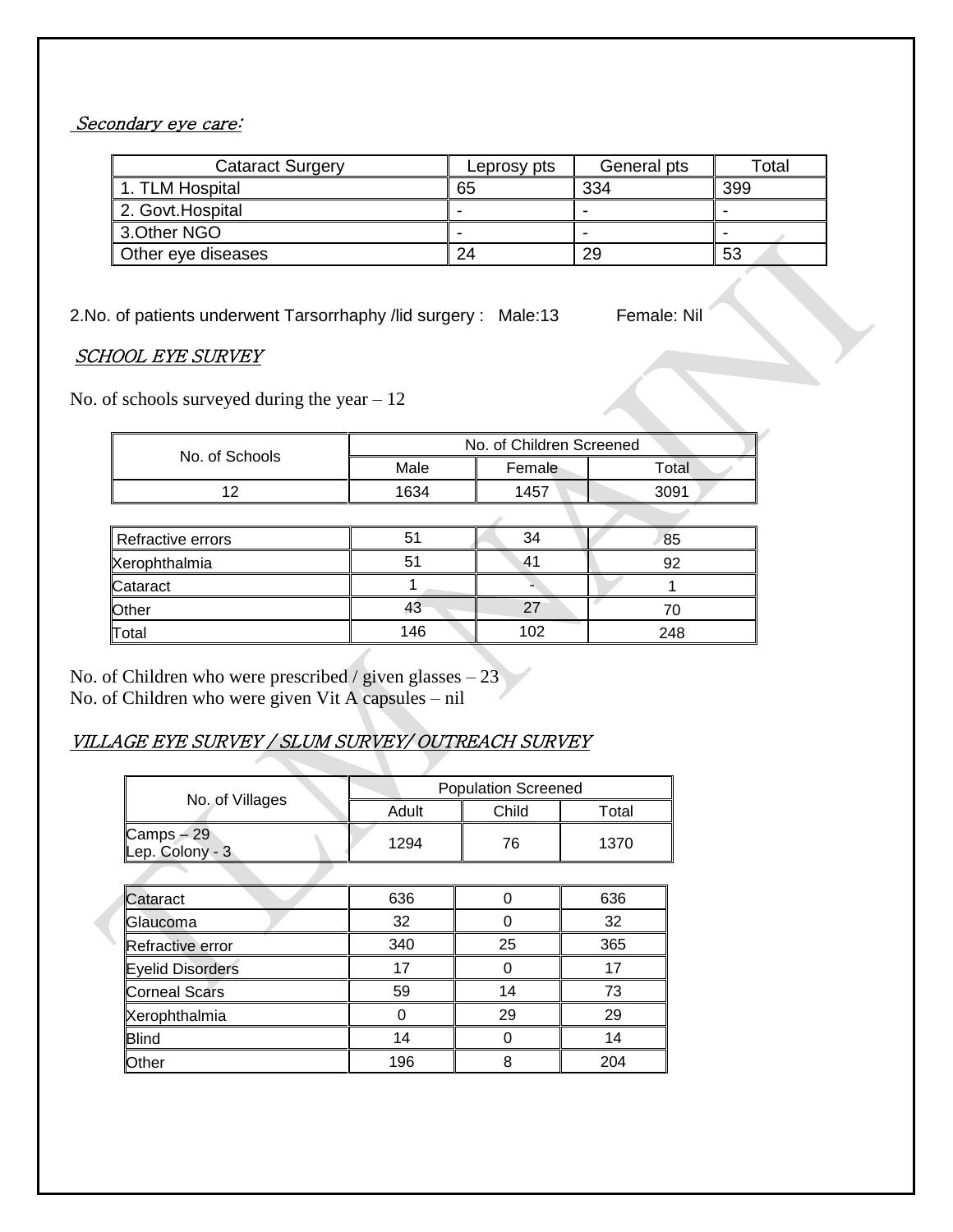| No. of persons from the survey operated in our hospital |                   | $-250$ |
|---------------------------------------------------------|-------------------|--------|
|                                                         | Cataract          | $-238$ |
|                                                         | Glaucoma          | $-()$  |
|                                                         | Other eye surgery | $-12$  |
| No. of persons given glasses prescription               |                   | $-202$ |
| No of Children given Vit A capsules ( $Pre-School$ )    |                   |        |

No. of Children given Vit A capsules (Pre-School) No. of New Leprosy cases detected during the eye survey - 0

#### OTHER ACTIVITIES / INFORMATION

a, Training – Dr Sanjay Mall went for SICS training at Trichy from 01 July – 14 August 2006, Eye Classes Ocular Leprosy - Physio – 1, M.O. – 3, POIDEST Training – 2 Mr Ashish Krishnamoorthy went for Para Ophthalmic workshop at Kothara in November 2006 b, Regional Ophthalmic services to other TLM hospitals-4 Cottage patients of TLM Faizabad were operated for - Cataract c, Community awareness / health education activities – CEC Project attached d, Research e, New equipment / staff / facilities – OT Table – 1, Indirect Ophthalmoscope with 20 D lens – 1 Mirror Lens  $-1$ , Motorized Table for Keratometer  $-1$ ,

Direct Ophthalmoscope for eye camp - 1

f, Others

### Obstetrics and gynaecology camp:

(Jan - Dec 2007)

Total no of camps held: 9 Population screened: 40

#### **Vaccination (Jan – Dec 2007)**

| <b>BCG</b> - 218 | $DT-98$       | Vitamin $A - 326$ |
|------------------|---------------|-------------------|
| $DPT-317$        | $TT - 272$    | Condom - 2270     |
| $Polio - 395$    | $Iron - 624$  |                   |
| Measles $-67$    | Mala $N-1591$ |                   |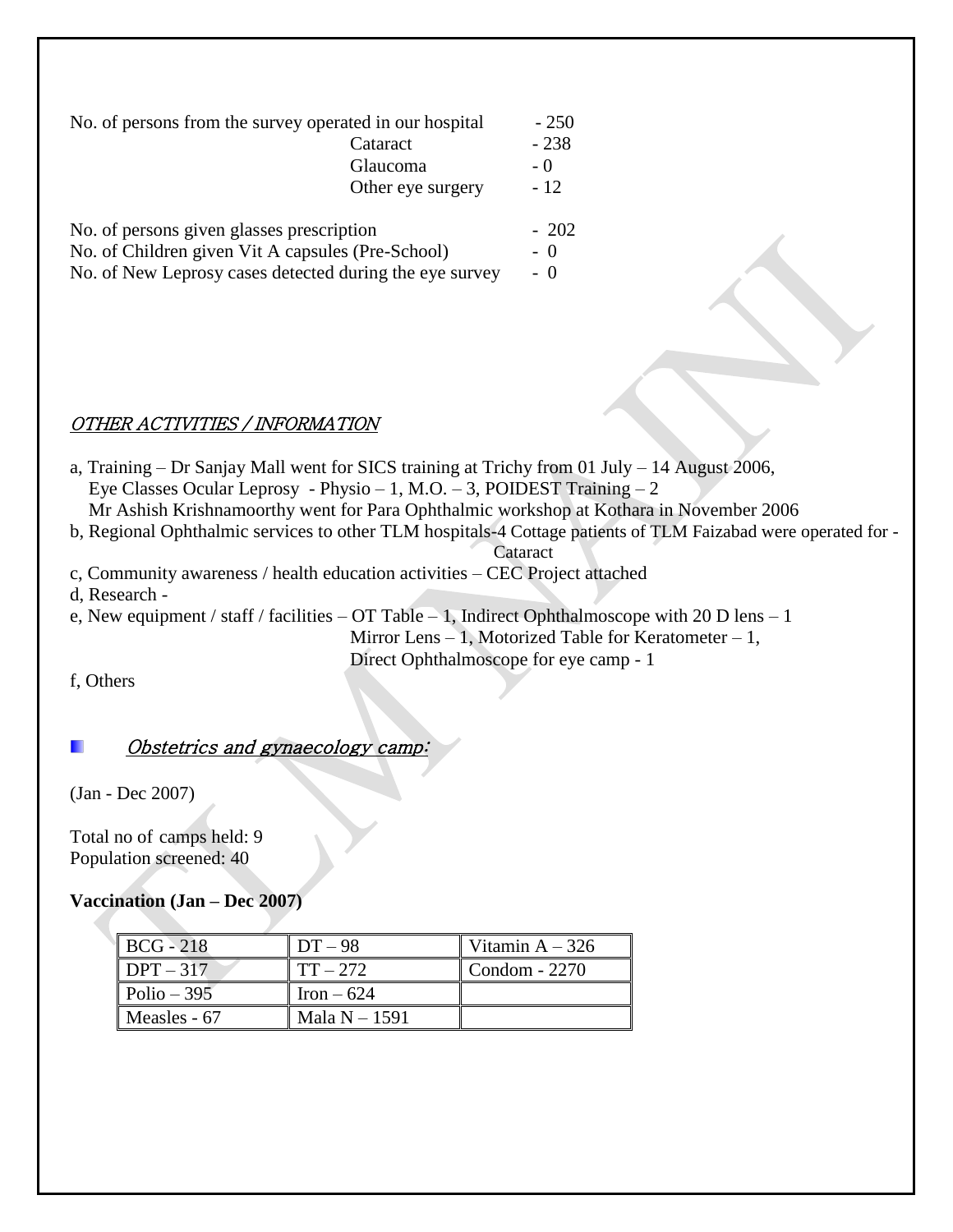# Counselling:

## Leprosy Patients

|                | No. of New Leprosy Patients 1922<br>Counselled $(OPD + IP)$  |     |
|----------------|--------------------------------------------------------------|-----|
| 2              | No. of Leprosy Patients 1257<br>Counselled in OPD            |     |
| 3              | No. of Leprosy Patients 665<br>Counselled in OPD             |     |
| $\overline{4}$ | No. of Leprosy Patients received 742<br>in depth counselling |     |
| 5              | No. of Family's Counselled                                   | 198 |
| 6              | No. of Pre & Pot operative<br>counselling                    | 222 |
| 7              | No. of group session of leprosy<br>patients                  | 59  |
| 8              | No. of Follow-up Leprosy patients<br>counselled              | 292 |

|   | Sr. No   General Patients                    |    |
|---|----------------------------------------------|----|
|   | No. of Vitiligo patients counselled          |    |
|   | No. of Psoriasis patients counselled         | 98 |
| 3 | No. of HIV $(+ve)$ patients counselled       |    |
|   | No. of other General patients counselled 192 |    |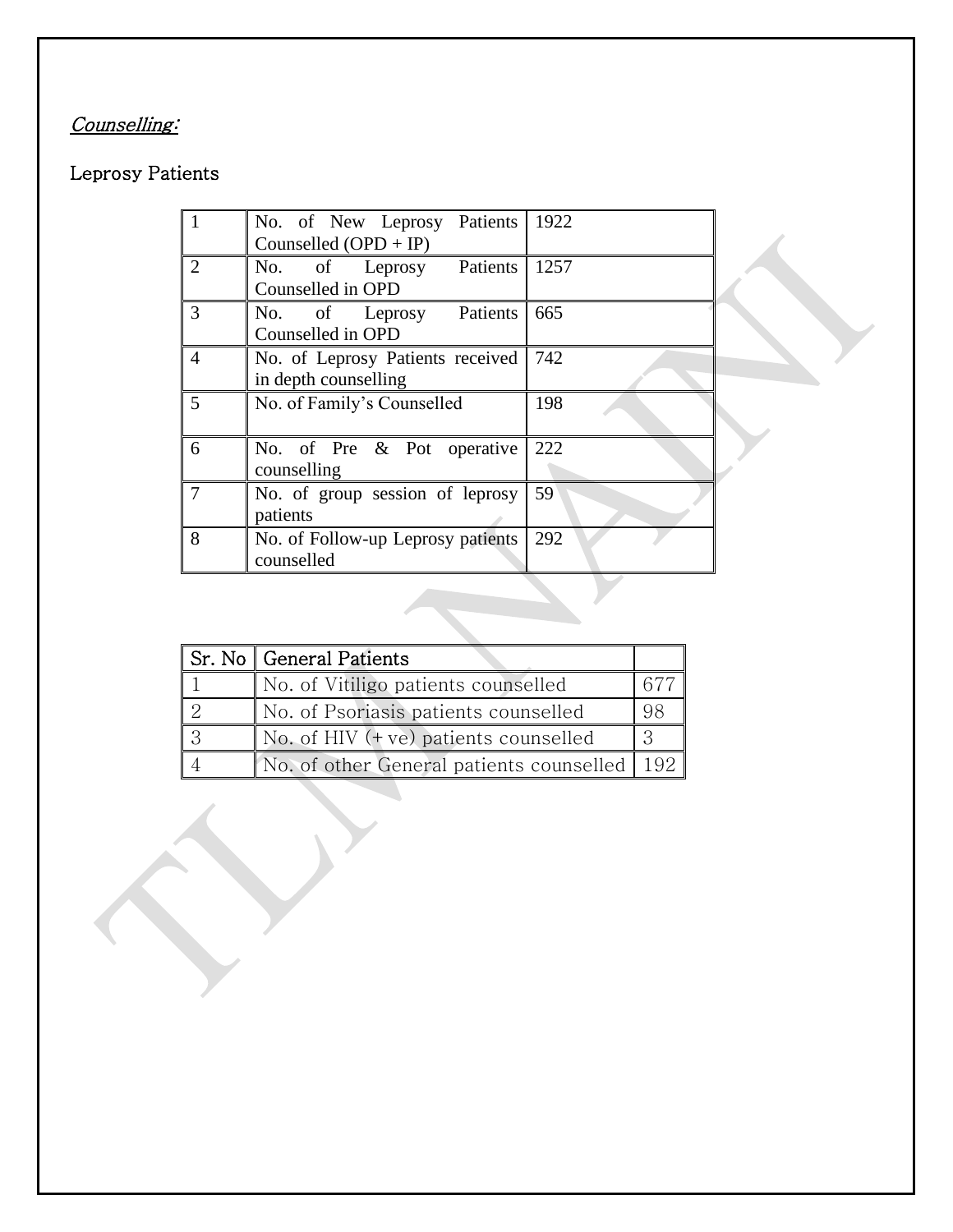Success Story of Mr Amit

## Amit Found the joy……………..

35 years old Amit visited the TLM Naini on 16/03/07 with complaint of loss of sensation, right hand claw since one year and complicated ulcer in the left great toe since four month, to get treatment of this unknown disease by his owner. He was diagnosed a case of Leprosy (MB+4), advised by doctor to get admission for ulcer. So after two days with plan he came for the admission.

Counselor met him in the OPD; during the counseling process he was unable to say anything but his face shows the sign of depression, fear, and pressure. During ward visit also he was not cooperating and was behaving in a different manner from other patients. Many nursing staff also surprised by his behavior but it was a mystery for every one……….why?

Slowly after few days when he felt like home and realize that people love and giving care, which he never received in life, started open up to him self with other patients. And there was some change in his daily activities starts going for daily dressing without any complain taking medicine. One day he shared his problem to one of patient ……… saying he is missing since three years from family and open his real problem one Muslim family has kept me as a slave and using me like slave. I do not want to back. After knowing this sad incident everyone including few patients showed great care and love to him time to time counselor gave him psychological support and encouraged to have faith on God. Hospital did all possible arrangement to convey this massage to his home.

When it seems there is no hope, no response from family or relatives suddenly his mother and brother in law came to take him on  $30/05/07$  ……….. What a joy for a mother to see his son after 3 year's.

Name changed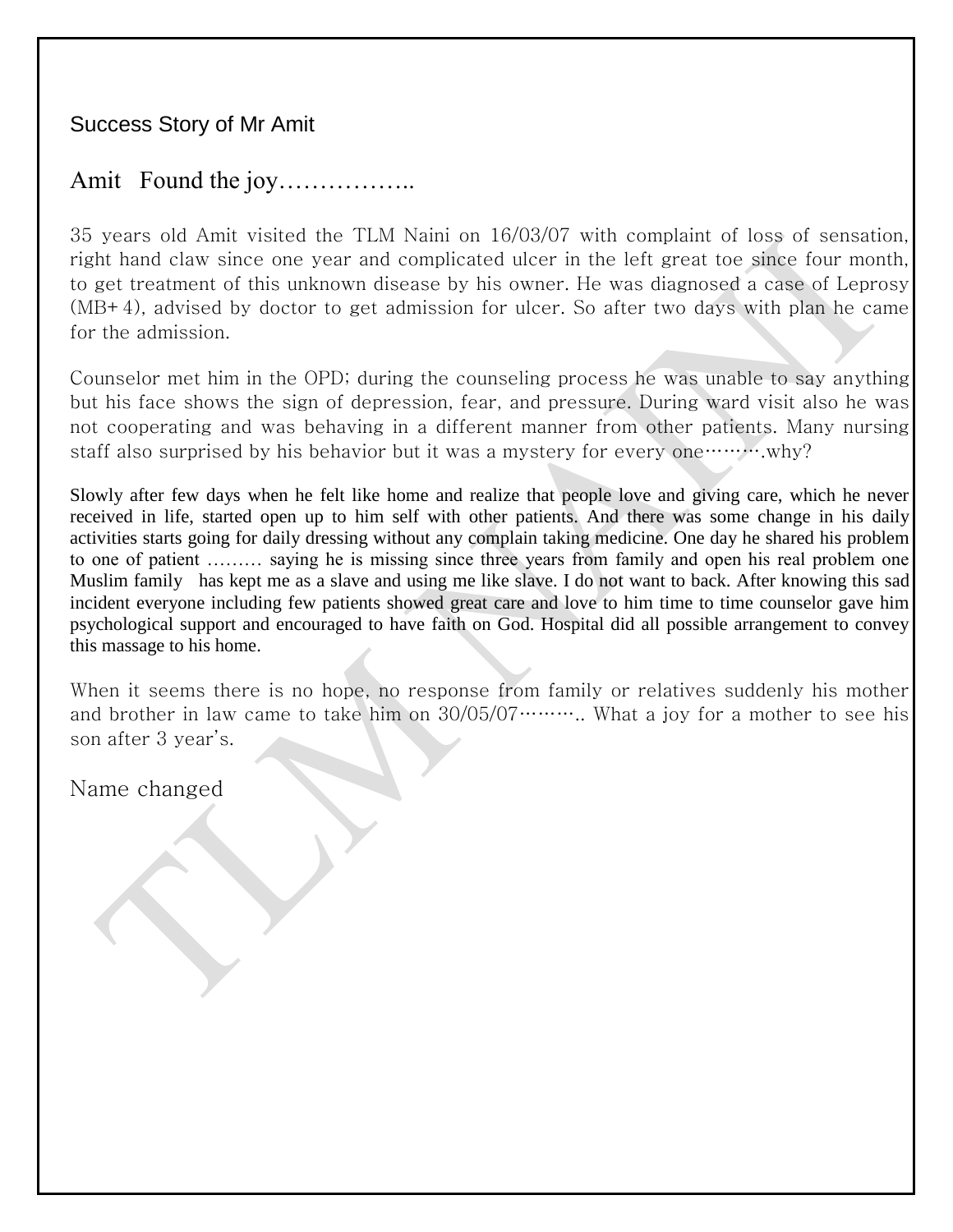### PINKI <sup>2007</sup>

# Got new life………

Pinki is 15 year old young girl, number fourth all seven sibling. Comes from a poor economical background, father works in the village as carpenter with very little income and ever day and month is a big challenge to meet the needs of a very big family with only one earning source, Pinki is going to the government school along with her brother and sister. She shows lot of interest in her studies and reading books with a pleasant face. She is studying in  $8<sup>th</sup>$  class. She is aiming for higher education and wants to serve the community. She was our regular OPD patient but this time she was admitted for the reconstructive surgery of left foot drop and right claw hand, which she got around two year back.

When counselor met her in the OPD even in IPD also she was depressed and worried about her future what will happen to my study, marriage moreover her main fear was her school friends, what my friends thinks about me? Fear of surgery whether I will get good result of surgery or not? She thought every thing is finished now and lost the hope for a good future as she was suffering with left foot drop and right hand claw, was finding very very difficult to associate her with normal life style. Father was also depressed and need supportive counselling.

After the few individual and family counselling session, she felt happy and relaxed and got courage for the surgery too. So far she had reconstructive surgery for Right hand (Lasso surgery), Lt foot drops correction (TPT surgery). And started postoperative physiotherapy and occupational therapy for hand & foot.

At present she looks very happy and positive towards the life, eagerly waiting to do the normal activities with foot and hand, as she was worried about the financial support for the study. Counselor referred him to CBR and encouraged for continue study… in her own words I cannot express my happiness I got a new life…………….

Original name changed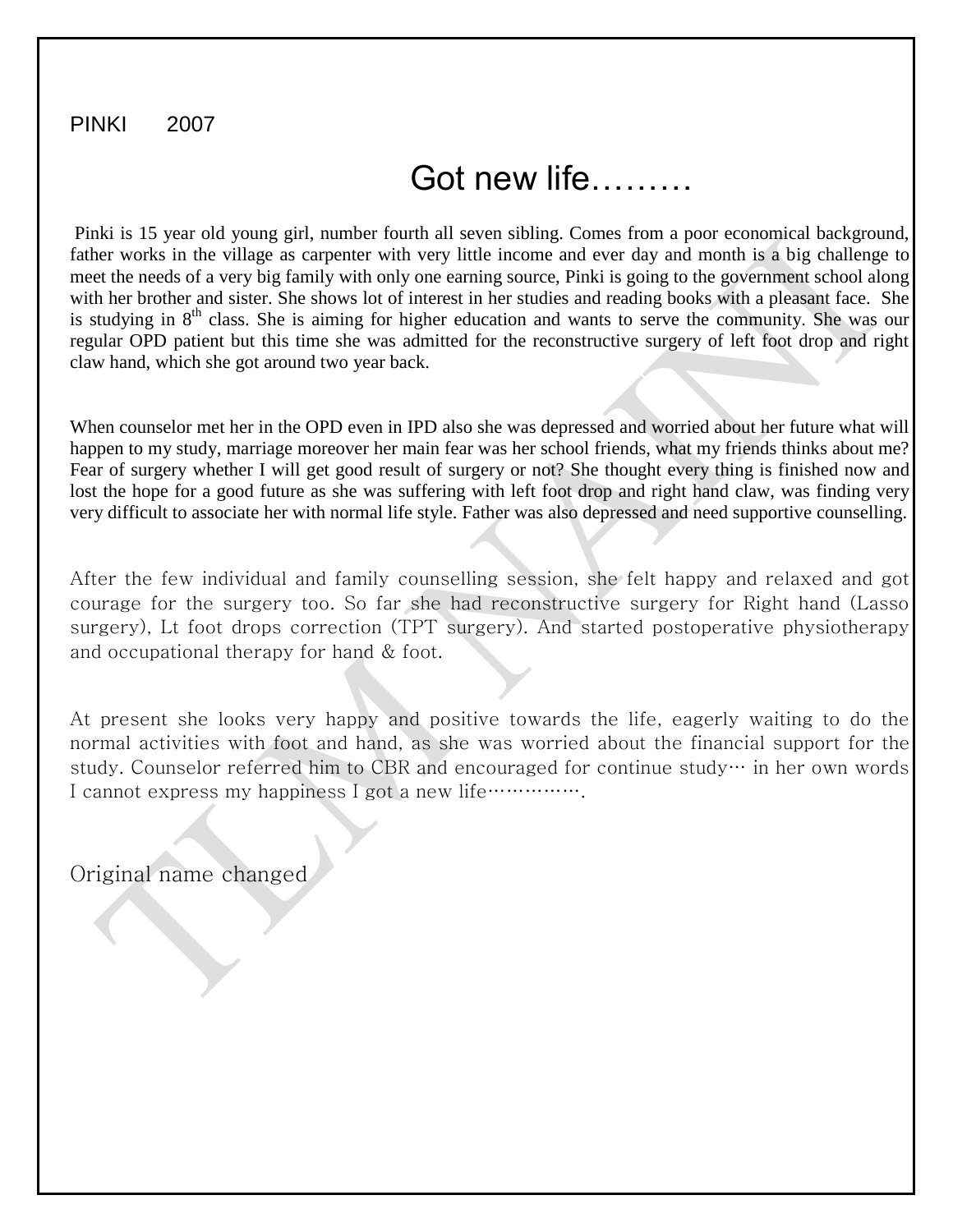## Highlights of the center:

THE LEPROSY MISSION HOSPITAL, NAINI is located in Uttar Pradesh, one of the seven leprosy endemic, states of India. The hospital has an OPD load of above 53,000 each year; 30% of this is leprosy and the rest mostly Skin (50%), Medical, Surgical, Ophthalmic, Tuberculosis, Obstetrics & Gynaecology. The latter helps raise 40% of the total running cost of the Centre.

The hospital newly registers 2500 leprosy patients annually of which 1800 are for anti-leprosy treatment, making it probably the largest base hospital new patient registration in the world. The Specialists in the hospital cater to the non-leprosy complications of the 16,000 leprosy visits each year, apart from the community needs of General Health Care through the 41,000 non-leprosy visits.

The TRAINING UNIT of the Hospital has been geared up to meet the challenges of Integration. Several 45-day Courses of "Orientation in leprosy" have been planned for the Government PHC doctors, who will then train their own staff. This is to extend to the whole State and possibly all 7 endemic states of the country. A total of 71 Training Programmes for 901 participants were conducted in the year.

OTHER FACILITIES – The laboratory does about 5000 Skin smears for leprosy apart from over 42,000 other tests using an analyzer for Blood Tests. X-ray, ECG, MCR and Specialized footwear, limb Prosthesis etc. are also available. MCR footwear is also provided to Government Units on reimbursement.

IN-PATIENTS - the hospital has 120 beds for Ulcer, Reactions, Surgery, 10 beds for ophthalmology, 10 beds for Maternity and 10 Single beds with a 97% bed Occupancy rate. In addition, it has a 40-bedded Snehalaya (for permanent Inpatients). 1348 leprosy and 566 General admissions are made each year. In leprosy, 589 ulcers, 441 Surgical, 236 Medical and 82 ophthalmic patients make up the admission load.

822 Ulcer, 281 Re-constructive Surgery, 212 General, 452 Ophthalmic Surgeries and 80 Biopsies comprise the Surgical work; 100 patients receive the benefit of **Thalidomide** each year  $-$  as inpatients for un-controlled Reactions (ENL).

The *PHYSIOTHERAPY* department does over 12,000 assessments each year, detecting early weakness in 5% of these. Foot Care is demonstrated to 5000 patients and ulcer POP is applied to over 400 patients annually. Wax baths, Splints, Muscle Stimulation, TENS, IFT, SWD, Ultrasonic Therapy, Traction are other modalities being used daily for leprosy and General Patients. All Re-constructive Surgery patients spend  $7 - 10$  days before and  $20 - 30$  days after POP removal for Specialized Surgical Physiotherapy.

We have a Community Eye Care program and **Obstetrics & Gynaecology camps with Immunizations***.* . **Partnership** with the Govt. & UNICEF for the latter and an active role as a treatment/microscopy centre for RNTCP.